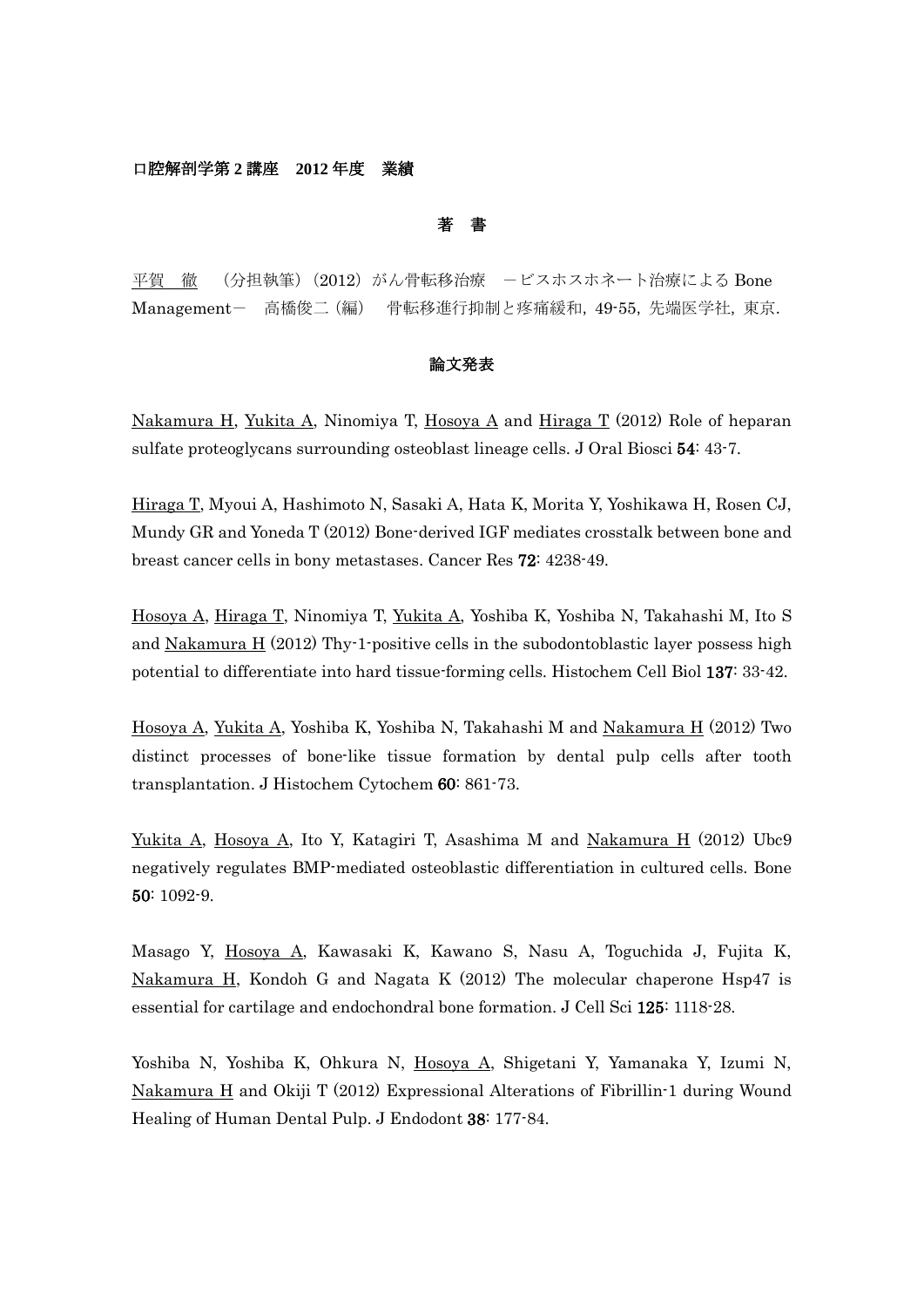Yoshiba N, Yoshiba K, Ohkura N, Shigetani Y, Takei E, Hosoya A, Nakamura H, and Takashi Okiji (2012) Immunohistochemical analysis of two stem cell markers of α-smooth muscle actin and STRO-1 during wound healing of human dental pulp. Histochem Cell Biol 138: 583-92.

Chen YC, Ninomiya T, Hosoya A, Hiraga T, Miyazawa H and Nakamura H (2012) 1a,25-dihydroxyvitamin D3 inhibits osteoblastic differentiation of mouse periodontal fibroblasts. Arch Oral Biol 57: 453-9.

Shimizu M, Kobayashi Y, Mizoguchi T, Nakamura H, Kawahara I, Narita N, Usui Y, Aoki K, Hara K, Haniu H, Ogihara N, Ishigaki N, Nakamura K, Kato H, Kawakubo M, Dohi Y, Taruta S, Kim YA, Endo M, Ozawa H, Udagawa N, Takahashi N and Saito N (2012) Carbon nanotubes induce bone calcification by bidirectional interaction with osteoblasts. Adv Mater 24: 2176-85.

Shinohara M, Nakamura M, Masuda H, Hirose J, Kadono Y, Iwasawa M, Nagase Y, Ueki K, Kadowaki T, Sasaki T, Kato S, Nakamura H, Tanaka S and Takayanagi H (2012) Class IA phosphatidylinositol 3-kinase regulates osteoclastic bone resorption through Akt-mediated vesicle transport. J Bone Miner Res 27: 2464-75.

Miyazaki T, Iwasawa M, Nakashima T, Mori S, Shigemoto K, Nakamura H, Katagiri H, Takayanagi H and Tanaka S (2012) Intracellular and extracellular ATP coordinately regulate the inverse correlation between osteoclast survival and bone resorption. J Biol Chem 287: 37808-23.

## 学会発表

Join Meeting of The 45th Annual Meeting of the Japanese Society of Developmental Biologists & The 64th Annual Meeting of the Japan Society for Cell Biology 2012 年 5 月

Molecular chaperone Hsp47 is essential for cartilage and endochondral bone formation: Masago Y, Hosoya A, Kawasaki K, Kawano S, Nasu A, Toguchida J, Fujita K, Nakamura H, Kondoh G and Nagata K (progeam & Abstracts:  $p238$ )

```
日本歯科保存学会 (136 回) 2012 年 6 月
象牙芽細胞分化過程における SUMO 化修飾因子と Osterix の局在:細矢明宏,吉羽邦彦,
```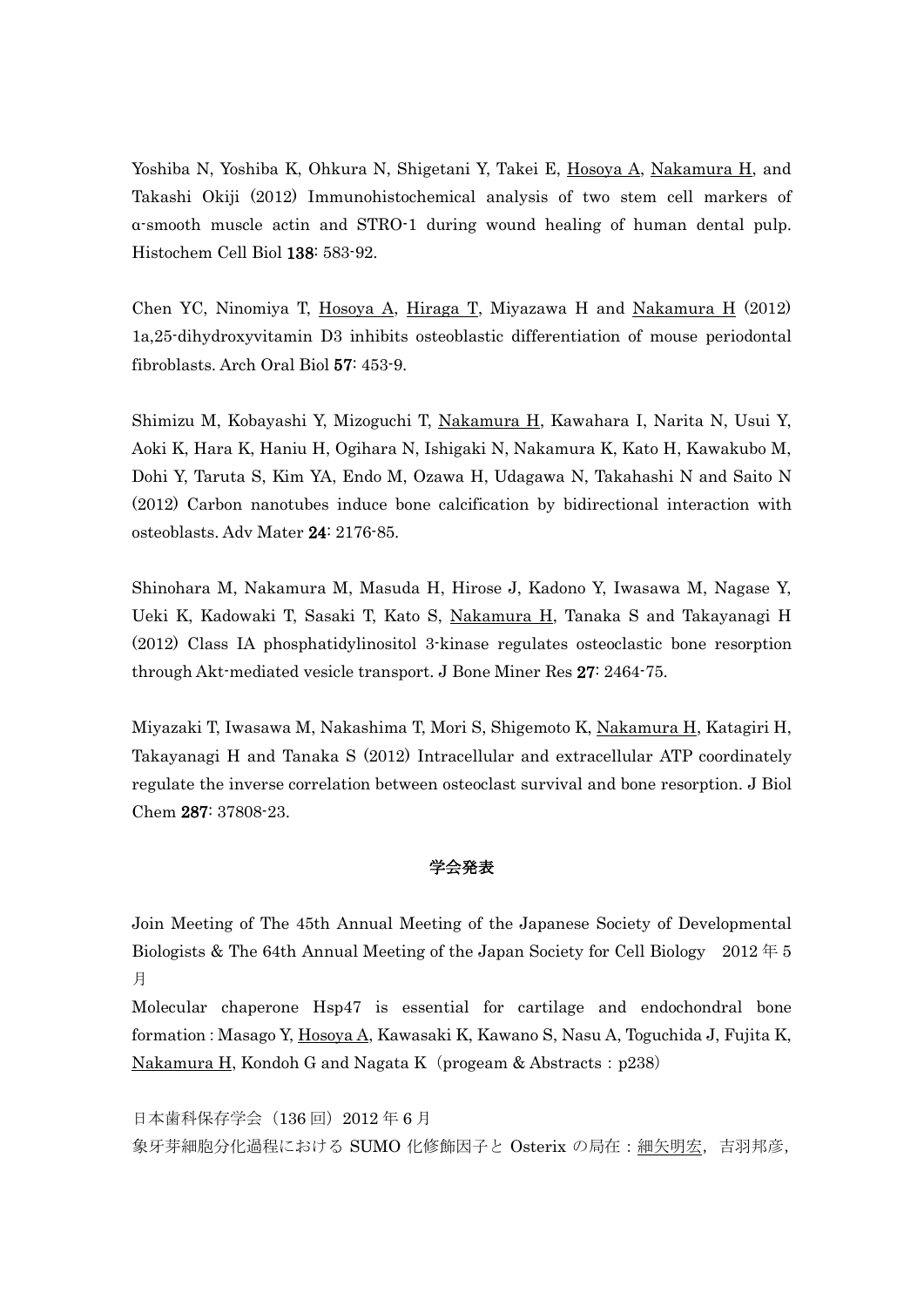吉羽永子, 笠原悦男, 中村浩彰(プログラム抄録集:p169)

日本骨代謝学会学術集会 (第 30 回) 2012 年 7 月

癌幹細胞マーカーCD44 は癌細胞の造腫瘍能,細胞運動能,基質形成能の亢進を介して骨転 移を促進する:平賀 徹,中村浩彰(プログラム抄録集:p216)

ラクトフェリンの細胞分化調節機能:二宮 禎,細矢明宏,平賀 徹,小出雅則,中村浩 彰(プログラム抄録集:p243)

FKBP5 の骨組織における局在とデキサメタゾン応答に対する制御:雪田 聡, 細矢明宏, 中村浩彰 (プログラム抄録集:p261)

日本再生歯科医学会(第 10 回)2012 年 9 月

コラーゲンゲルを用いたヒト間葉系幹細胞 HMS0014 の分化誘導実験:中塚美智子, 隈部 俊二,橋本典也,細矢明宏,岩井康智(プログラム抄録集:p37)

SUMO 化修飾因子の象牙質形成および再生過程における局在:細矢明宏,雪田 聡,二宮 禎, 平賀 徹, 吉羽邦彦, 吉羽永子, 中村浩彰(プログラム抄録集: p50)

歯科基礎医学会学術大会 (第 54 回) 2012 年 9 月

マウス歯髄におけるプロテオグリカン局在の検討:雪田 聡, 細矢明宏, 中村浩彰(J Oral Biosci  $54$  suppl: p85, 2012)

分化直後の象牙芽細胞に局在する SUMO 化修飾因子と Osterix: 細矢明宏, 雪田 聡, 二 宮 禎, 平賀 徹, 吉羽邦彦, 吉羽永子, 中村浩彰(J Oral Biosci 54 suppl: p85, 2012) ラット炎症歯髄に対する薬物輸送担体の遺伝子発現解析:大倉直人,重谷佳見,細矢明宏, 吉羽永子, 吉羽邦彦, 興地隆史 (J Oral Biosci 54 suppl: p160, 2012) ラクトフェリンは細胞分化を制御し、卵巣摘出ラットの骨量減少を抑制する:二宮 禎, 細矢明宏, 平賀 徹, 小出雅則, 中村浩彰 (J Oral Biosci 54 suppl: p163, 2012) コラーゲンゲルにおける HMS0014 間葉系細胞の三次元培養による硬組織形成能の評価: 中塚美智子,隈部俊二,細矢明宏,安 春英,上田甲寅,乾 千珠子,松田哲史,岩井康 智 $(J$  Oral Biosci 54 suppl: p167, 2012)

日本癌学会学術総会(第 71 回)2012 年 9 月 癌幹細胞マーカーCD44 の乳癌骨転移に対する機能的役割:平賀 徹 (抄録集: p286)

34th Annual Meeting of the American Society for Bone and Mineral Research 2012 年 10 月

The cancer stem cell marker CD44 promotes bone metastasis of breast cancer by enhancing tumorigenicity, cell motility, and matrix production: Hiraga T, Ito S and